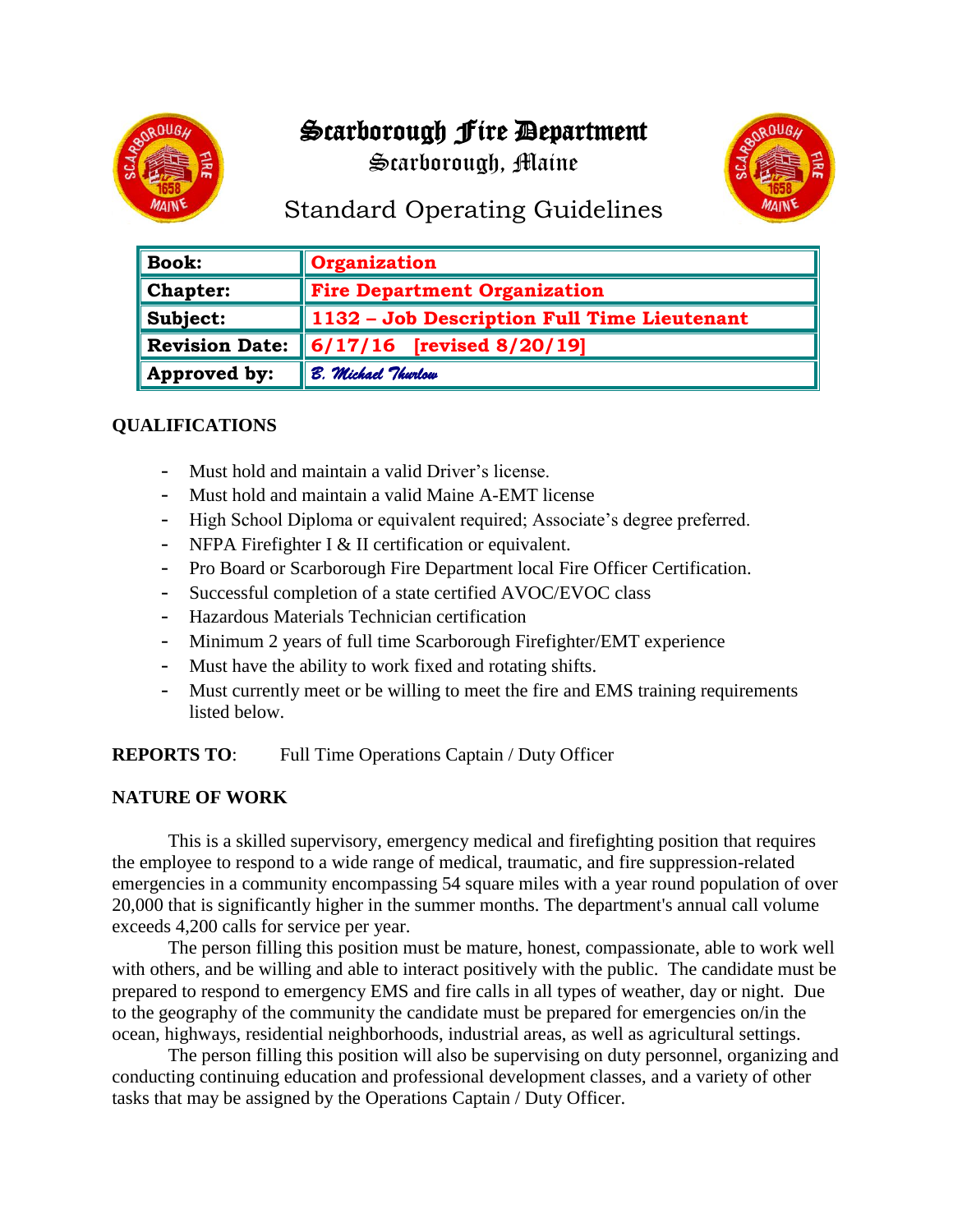The person filling this position must be:

- ➢ Able to develop a rapport and effectively supervise a vast cross section of coworkers including call members, student firefighters, part-time and full-time firefighters and EMS personnel with varying levels of training and experience.
- ➢ Knowledgeable in current BLS and ALS standards as outlined in state and local protocols.
- ➢ Proficiently skilled in all invasive and non-invasive techniques that may be performed by a Maine licensed A-EMT.
- $\triangleright$  Knowledgeable and proficiently skilled in all fire suppression related techniques as outlined within.
- $\triangleright$  In good physical and mental condition.

## **ILLUSTRATIVE EXAMPLES OF WORK REQUIREMENTS**

- ➢ Assume the tasks of the Station Leader to lead and manage the on-duty personnel in the stations to which they are assigned.
- $\triangleright$  Assist the Operations Captain / Duty Officer with scheduling full-time and per-diem shifts as requested.
- ➢ Work with the fire administration to maintain a highly motivated and well trained work force that is prepared and ready to meet the first responder needs of the community.
- ➢ Provide leadership and a command presence by being knowledgeable and proficient in the incident command system and working effectively within the paramilitary system.
- ➢ Provide primary patient assessment, treatment, and transport at both the BLS and ALS level as licensed, on any call for emergency medical service in the Town of Scarborough and its mutual aid communities.
- ➢ Perform effective triage, treatment, and transport of victims involved in an MCI event.
- ➢ Be knowledgeable in and adhere to State and local EMS protocols as well as department Standard Operating Procedures, Guidelines, and General Orders.
- ➢ Exercise sound judgment with respect to all matters involving patient and responder safety including but not limited to; emergency vehicle operations, scene safety, injury prevention, infection controls, etc.
- ➢ Perform fire suppression activities as required including but not limited to assuming incident command, suppression, ventilation, forcible entry, search & rescue, overhaul, and managing a rehab division.
- ➢ Assure station duties, equipment and apparatus maintenance checks, hydrant shoveling, hose testing, and a variety of other assignments are completed properly as assigned.
- ➢ Promote and foster harmony, morale, safe working conditions, and a positive attitude within the department.
- ➢ Mentor, train, lead, and manage assigned personnel, including full-time and per-diem employees, to assure they meet their mandatory training  $\&$  compliance requirements, are active, engaged, trained, mentored, and able to perform their assigned duties satisfactorily.
- ➢ Complete performance evaluations for assigned personnel in accordance with established policies.